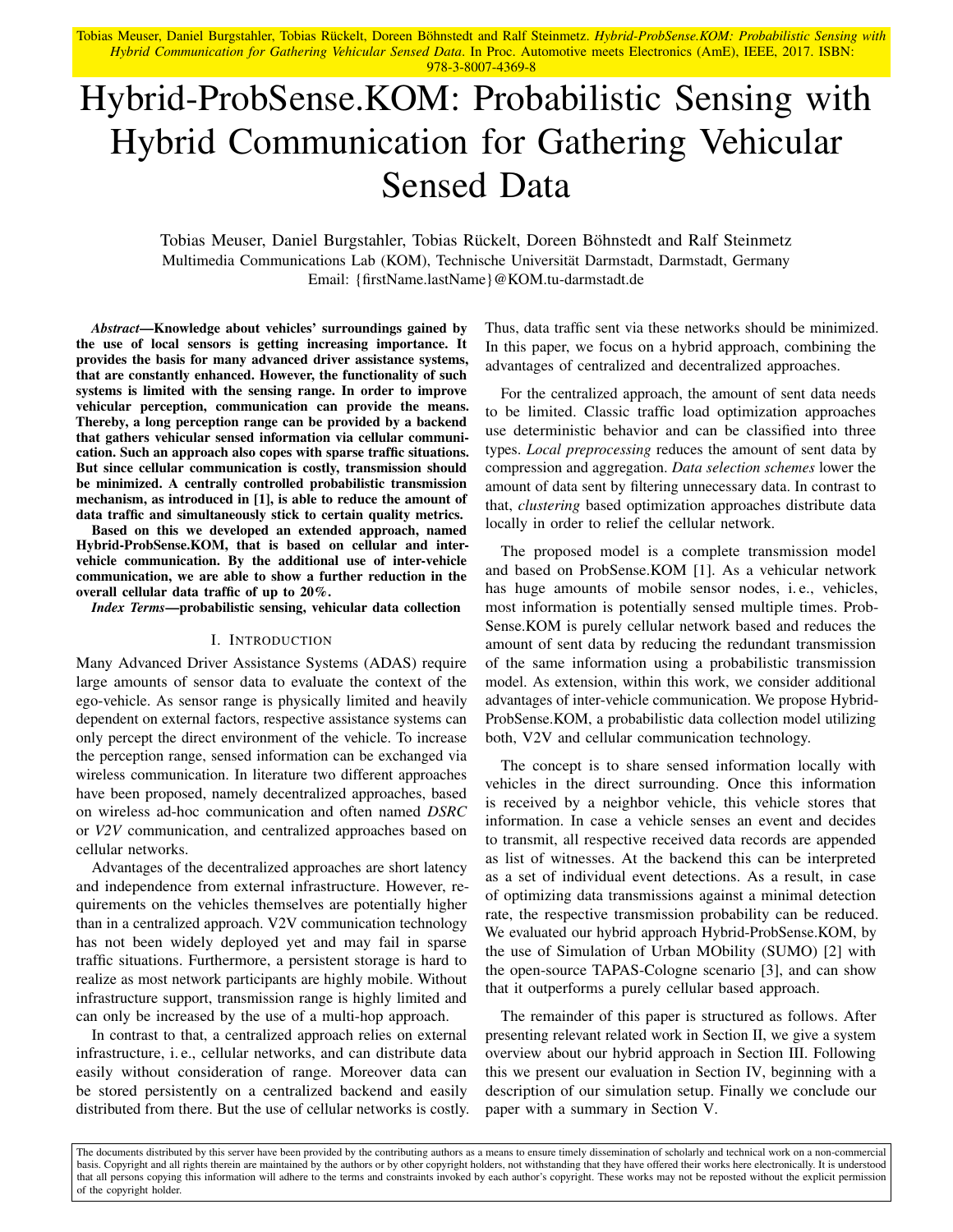#### II. RELATED WORK

<span id="page-1-0"></span>In this Section we provide an overview of existing approaches in literature for the related fields of mobile sensing and information dissemination in vehicular networks. Our considered scenario can be classified into the field of *Mobile Sensing* with elements of *Urban Sensing* and *Mobile Crowd Sensing (MCS)*. In *MCS*, huge amounts of distributed mobile devices are used to build large scale sensing applications [\[4\]](#page-5-4). Such sensing applications can be classified according to three criteria: the scale of the sensing application, the degree of user interaction and the processing of sensor information. With Hybrid-ProbSense.KOM, our goal is to use a probabilistic sensing approach. A probabilistic approach has the potential to reduce data traffic by sacrificing deterministic results. However, current probabilistic approaches in literature only try to increase data quality by prioritizing correct values over bad ones. Hossain et al. used a probabilistic approach to increase the quality of information by validating the information correctness using different environmental parameters like distance between sensor and sensed event [\[5\]](#page-5-5). In our work we use probabilities vice versa to discard a certain percentage of redundancy.

To exchange information with other vehicles, both cellular networks and V2V communication techniques are available. The main purpose of V2V communication is the exchange of information in traffic safety scenarios, i. e., collision warning systems [\[6\]](#page-5-6). Current issues are the lack of deployment and the limited range. Particularly the limited range is an issue in sparse traffic situations.

In contrast to this, cellular networks offer a high communication range and dense network coverage. However, due to their transmission costs they should be used advisedly. In order to lower the amount of information transmitted via cellular networks, different techniques have been proposed in literature, namely *clustering*, *data selection schemes* and *local preprocessing*.

*Clustering algorithms* are mainly based on three basic clustering algorithms: *Lowest ID clustering algorithm (LID)*, *Highest Degree clustering algorithm (HD)* and *Weighted clustering algorithm (WCA)*. In *LID* every node is assigned an unique id, which is broadcasted via Ad-Hoc. As cluster head the node with the lowest ID is selected [\[7\]](#page-5-7). *HD* is using the node with the highest node degree as cluster head, which minimizes the amount of clusters [\[8\]](#page-5-8). *WCA* is a generalization of HD, which uses a weighting function to select the optimal cluster head. This weighting function has several properties like node degree, transmission power, mobility and battery power [\[9\]](#page-5-9).

*Lowest Relative Mobility Clustering Algorithm (MOBIC)* is an algorithm to efficiently cluster in mobile networks [\[10\]](#page-5-10). The concept of *MOBIC* is based on *LIT*. Instead of an unique ID, a performance indicator is used to form the cluster. This indicator is based on the relative speed to the neighbors and the node mobility. Different approaches used MOBIC to evaluate the performance of their clustering algorithm [\[11\]](#page-5-11), [\[12\]](#page-5-12). Clustering algorithm face issues in VANETs currently, as V2V technology

has not been widely deployed. In order to be able to use clustering algorithm properly, a close to 100% V2V deployment rate is required.

*Data selection schemes* filter and aggregate information in order to lower the network load. One of the most basic data selection schemes is the *send-on-delta* approach. The concept is to only transmit a sensor value if it differs from the previously transmitted value above a threshold [\[13\]](#page-5-13). This approach has been enhanced for sensor networks. Suh introduced the prediction based send-on-delta approach [\[14\]](#page-5-14). A linear prediction method has been used to further optimize the send-on-delta approach. The value is only transmitted if the delta between the actual and its predicted value excesses a certain threshold. Unfortunately all of those approaches have been optimized for stationary sensor networks. Due to the rapid changes of sensor location in VANETs, this strategy cannot be deployed easily.

In contrast to that, CarTel is an approach developed for vehicular networks. Nodes are not allowed to transmit data themselves, but data is actively requested by the server [\[15\]](#page-5-15). The communication with the server is performed via wireless access technology. Mobile devices are able to request data from the server. If the data is stored in the server cache, the request is immediately responded. In this case, the server sends a sensing request to vehicles eligible for sensing. For data delivery, CafNet's data delivery mechanism is used [\[16\]](#page-5-16). This approach is useful if data is requested by external devices. If the vehicles themselves request data from this server, unnecessary overhead would be produced.

Our approach achieves a traffic reduction by lowering the data redundancy on server side. To achieve that, we discard valid information with a certain probability unregarded the quality of this information. This approach can only be used in large scale sensing scenarios. If the sensing scenario is too small, fluctuation and already small redundancies are an issue. Compared to ProbSense.KOM, Hybrid-ProbSense.KOM can deal with smaller scenarios by exploiting V2V communication technology.

## III. SYSTEM OVERVIEW: HYBRID APPROACH

<span id="page-1-1"></span>Our goal in this work is to collect road related information on a centralized server as efficient as possible. Efficient in this context means with as few data traffic as possible while sticking to predefined quality gates. Each with cellular technology deployed vehicle is a sensor node, building together a huge sensor network.

Our concept is based on the assumption that each event's quality can be measured. This quality is used in our approach to reduce the data traffic by defining a desired quality.

In large scale sensing systems, information is often sensed multiple times. Due to a lack of coordination between vehicles, information is therefore also transmitted multiple times. The quality gate defines how many event transmissions are required to guarantee sufficient quality. In highly trafficked regions, events might be transmitted more often than required. If the quality is too high, the produced traffic is higher than the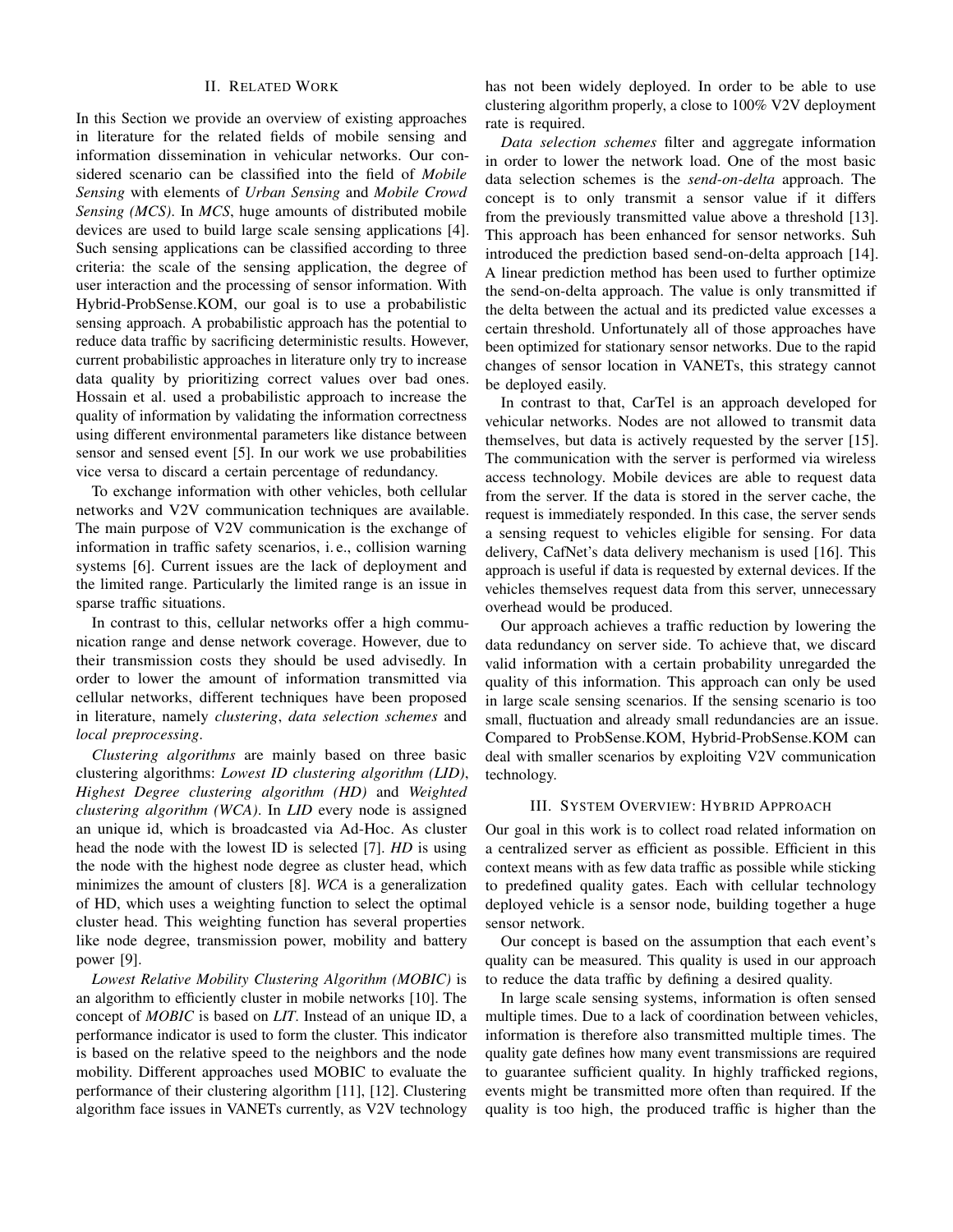optimum. In this case the number of transmissions of this event type can be reduced to reduce network traffic. Same goes for the case, if the quality is too low. In this case, the number of event transmission needs to be increased to ensure data quality.

To realize such a behavior without addressing each vehicle independently, we use a probabilistic transmission approach. All transmission probabilities are controlled on server side and distributed from there. Once the server detects a gap between the desired quality and the actual quality, an adjustment is performed.

As this approach requires homogeneously distributed traffic, the map is divided into virtual geo cells. The geo cells are independent from each other and each geo cell is assigned its own transmission probability matrix.

For our approach we do the following assumptions:

- 1) Every vehicle has a fully working event processing system deployed. Therefore not only sensor data might be detected, but also complex events, i. e., traffic signs.
- 2) Each vehicle has a cellular network connection deployed and the central server is always available.
- 3) There are no connection issues through the cellular network. Each packet transmitted by a vehicle will arrive at the server.
- 4) Some vehicles have also V2V communication technology available. If a vehicle broadcasts a message locally, each vehicle inside the communication range deployed with V2V communication technology receives this message.

#### *A. Difference to ProbSense.KOM*

Our hybrid data collection approach uses both cellular networks and V2V communication technology. The assumption is that the deployment rate of V2V technology is increasing over the next years. Therefore, our presented approach extends ProbSense.KOM [\[1\]](#page-5-0) by the additional usage of V2V communication. The changes on ProbSense.KOM are performed mainly on client side. Thus, the server side does not need any knowledge about the current technology equipment of each vehicle. Moreover, Hybrid-ProbSense.KOM also copes with partial penetration of V2V equipped vehicles.

#### *B. Events types*

We distinguish between two event categories in reference to [\[17\]](#page-5-17). *Discrete events* are location based and can be detected multiple times in a sampling period, which are considered as different event instances, i. e., the detection of a traffic sign. In contrast to this, *continuous events* are detected for a certain period and are not considered as multiple instances, i. e., temperature detection. For *discrete events* we use the *detection latency* as quality metric. The detection latency is defined as the time between the occurrence of an event and the detection on server side. Latency is no valid quality metric for *continuous events* though, as the occurrence of a continuous event cannot be detected. Therefore we use a defined *event density* as quality metric, which describes the number of events in a certain time the map is divided into virtual geo cells. The geo cells are<br>
independent from each other and each goo cells are and into the internal geometric with the internal geometric via V2V communisation probability matrix.<br>
Figur

<span id="page-2-0"></span>

Figure 1: Client transmission process

#### <span id="page-2-1"></span>*C. Client side*

The main improvement of the proposed model is located at the client side. In ProbSense.KOM, each vehicle measures and transmits its values independently from each other. Hybrid-ProbSense.KOM addresses this issue: Once a vehicle detects an event, the event is broadcasted to all surrounding vehicles. This is done regardless if this event shall be transmitted to the server side or not. The transmission process of the client is pictured in figure [1.](#page-2-0)

For discrete events this mechanism is especially useful due to their specific location. For continuous events the effects should be rather small, as two transmitting vehicles are more seldom in V2V communication range. Once a vehicle receives a broadcast message from another vehicle, it can append this information to its own event message. As such a mechanism was not provided by HERE [\[18\]](#page-5-18), we extend the data model by a field 'additional witnesses'. It is then evaluated by the server in order to increase the amount of received information.

## *D. Server side*

The server side behavior is quite similar to the one proposed in ProbSense.KOM [\[1\]](#page-5-0) and can be divided into two steps: the measurement period and the probability adjustment.

*1) Measurement Period:* In the measurement period the server remains passive and listens for events transmitted by vehicles. The length of the measurement period is dependent on the event type. For continuous events, the measurement period length can be rather short as data quality can be measured even after short time intervals. The period length for singular events needs to be longer, as all events need to arrive at the server at least two times. Otherwise the latency could not be calculated. If the measurement period length is set too short for singular events, it leads to incorrect results, as the short latency events have already arrived, but the ones with long latencies are not known to the server. The length of the measurement period for singular events is based on the maximum latency, the required redundancy on server side and an factor for the maximum accepted traffic inhomogeneity.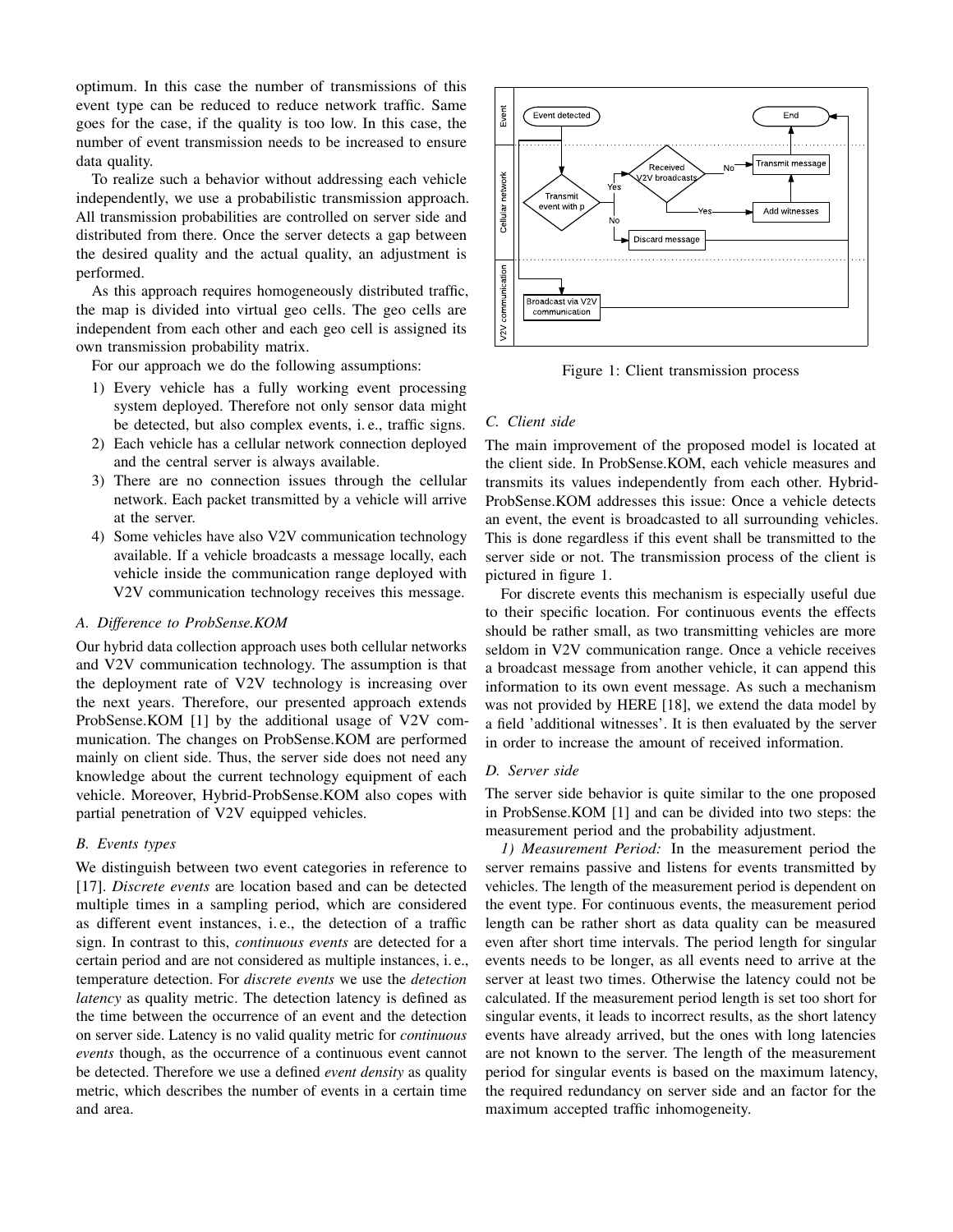In ProbSense.KOM the server used the number of events and the time of arrival to calculate the probabilities. Compared to ProbSense.KOM, the server in our approach does not only count the number of incoming events, but also evaluates the field 'additional witnesses' (compare [III-C\)](#page-2-1). If any additional witnesses are present, than this event is not only counted once but multiple times. This has an impact on the calculated latency as well as the density:

The latency is decreased, as an event arrives at the server not only a single time but multiple times. The server is now able to decrease the transmission probability more than normally, as the required number of events is received faster.

For continuous events the impact of this optimization is rather small for short ranged V2V communication. Anyhow, in some cases vehicles sensing the same continuous event are in V2V communication range. Then the V2V communication has also a positive impact on the density.

<span id="page-3-6"></span>*2) Probability Adjustment:* After the measurement period a probability adjustment is performed. During this step the server calculates the new transmission probabilities based on the measured values of the preceding measurement period.

Every geocell is divided into 4 subcells in order to achieve better results. Instead of calculating the probability for the geocell as a whole, the probability for each subcell is calculated. To ensure data quality, only the highest probability among all subcells is used as transmission probability.

Probability calculation is different for discrete and continuous events:

For *continuous events* the probability calculation is based on the measured density  $\delta_{t-1}$  of the last measurement period and the expected density  $\delta_{exp}$ . The formula for the adjusted probability for a continuous event is:

$$
p_t = \min\left(p_{t-1} * \frac{\delta_{exp}}{\delta_{t-1}}, 1\right) \tag{1}
$$

In contrast to that, the probability calculation for *discrete events* is more complex. The calculation is based on the latency, but the quality gate shall be matched with a probability  $\rho$ .

The set of latencies L cannot be measured directly, but it can be estimated by interpolating between the last and the first received event. As the fluctuation of the quantile is too high to ensure reliable results, the average latency  $\bar{l}$  is used.

To be able to calculate the probability from the average latency l, the average number of vehicles  $\overline{n_l}$  passing an event of the specific type before latency exceedance is required.

To calculate the average amount, the relation between  $l$  and  $n$  needs to be determined. This relation can be ascertained using the average measured latency  $\overline{l}$  and the average number of vehicles  $n_a$  passing that event in time.  $\overline{n_a}$  cannot be measured however, but it can be estimated using the average number of received events  $\overline{n_r}$  and p as shown in equation [2.](#page-3-0)

<span id="page-3-0"></span>
$$
\overline{n_a} \approx \overline{n_r} \times p^{-1} \tag{2}
$$

As only the average number of events  $\overline{n_a}$  would be used for the calculation, events being trafficked less than average would not be considered. That has been addressed by introducing the

<span id="page-3-5"></span>

Figure 2: Probability calculation

maximum traffic inhomogeneity  $\alpha$ .  $\alpha$  is a scaling factor, which can be set accordingly to consider events with less-than-average traffic. The final relation between latency and density is shown in equation [3.](#page-3-1)

<span id="page-3-1"></span>
$$
r(l, n) \approx l \times \alpha \times n_a^{-1} \tag{3}
$$

Now the amount of vehicles  $\overline{n_l}$  passing within the  $l_{exp}$ can be calculated. In order to determine the new transmission probability using  $\overline{n_l}$ , we use the negative binomial distribution in equation [4.](#page-3-2) It describes the nature of discrete events properly, as a certain amount  $\tau$  has been transmitted to the server after n tries. The corresponding probability density function is defined in equation [5.](#page-3-3)

<span id="page-3-2"></span>
$$
NB_p(n) = {n-1 \choose \tau - 1} \times p^{\tau} \times (1-p)^{n-\tau}, p \in [0,1]
$$
 (4)

<span id="page-3-3"></span>
$$
\Omega_p(n) = \sum_{i=\tau}^n \left[ \binom{n-1}{\tau-1} \times p^{\tau} \times (1-p)^{n-\tau} \right], p \in [0,1] \tag{5}
$$

The probability can now be calculated by determining the value for the probability  $p_t$ , for which the latency is expected to be lower than  $l_{exp}$  in  $\rho$  cases. Equation [6](#page-3-4) displays the calculation of  $p_t$ . If p is not defined for some reason, 1 is assumed to ensure functionality.

<span id="page-3-4"></span>
$$
p_t = \min\left[p \mid \Omega_p^{-1} \left(1 - \rho\right) = \overline{n_l}\right] \tag{6}
$$

In figure [2](#page-3-5) the whole probability calculation process is displayed.

*3) Probability Dissemination:* The probability dissemination in Hybrid-ProbSense.KOM is the same as in ProbSense.KOM.

There are two ways for the server to provide the current probabilities to the vehicles:

The first way to transmit the probability is unicast based. Whenever a vehicle transmits an event to the server, the server checks the last location of the vehicle. If the transmitting vehicle has moved to a different geocell, the probability is transmitted in response. Moreover each vehicle without a set of probabilities, i. e., a vehicle that has just been started, automatically request the current probability set once it detects an event.

The second way uses the Geocast technology to disseminate the transmission probabilities. This way is used if the probabilities have been adjusted by the server (compare [III-D2\)](#page-3-6).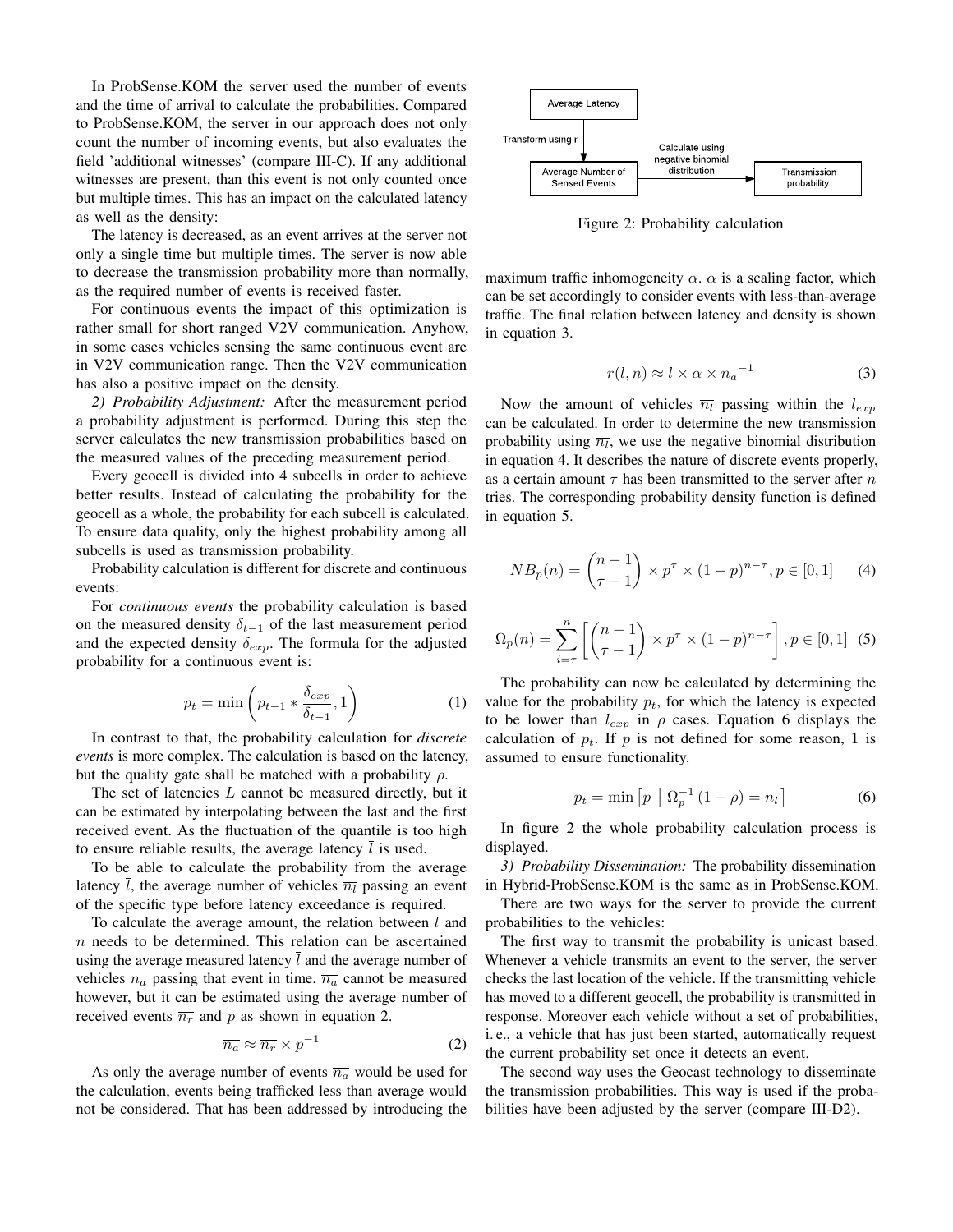<span id="page-4-2"></span>

(a) Traffic for Discrete Events with different V2V deployment rates.

#### IV. EXPERIMENTAL RESULTS AND DISCUSSION

<span id="page-4-0"></span>We evaluated Hybrid-ProbSense.KOM by implementing the described model in Java. The server side is fairly similar to the one of ProbSense.KOM, with the exception that the field *additional witnesses* is evaluated. On the client side several changes have been performed. As soon as a vehicle detects an event, it broadcast the event via V2V communication and eventually transmits it to the server. In our simulation, cellular network is assumed to be always available. The broadcasting in V2V has been implemented as fixed-range broadcasting, i. e., all vehicles in a certain radius around the sending vehicle receive the broadcast. The communication range for V2V communication has been set to 150 meters, which is realistic for rural areas. In cities the communication range is typically less, however the used scenario has huge rural areas.

For the movement of vehicles, we used the Simulation of Urban Mobility  $(SUMO)^1$  $(SUMO)^1$ . The used scenario is the TAPAS Cologne Scenario in Version 24.0, which is one of the largest freely available scenarios. The Cologne Scenario simulates the traffic of Cologne and its rural areas. Its total size is about  $30 \times 30 km^2$  and the amount of vehicles caps at about 13000 vehicles. As Hybrid-ProbSense.KOM reduces the redundancy on server side, the amount of vehicles on the street has direct impact on the simulation results. With higher numbers of vehicles on the streets the results would further improve.

Two events have been simulated: a speed-sign event (discrete) and a temperature event (continuous). As discrete events are bound to a specific location, we placed 100 of them randomly on the map. This random placement is weighted on the traffic density of the streets to skip the streets with the  $5\%$  lowest traffic density. This is to ensure to prevent event placement on completely untrafficked streets.

<span id="page-4-1"></span>The speed-sign event should arrive at the server in time in 95% of all cases, i. e., we tolerate an error of 5%. In all simulations, the produced total traffic with its components *data traffic* and *control traffic* has been investigated. Data traffic is the traffic that is produced by the vehicles to transmit the



<span id="page-4-3"></span>(b) Traffic for Continuous Events with different V2V deployment rates.

sensed events to the server. In contrast, control traffic is traffic produced by the server to adjust the probabilities. This includes probability adjustments via unicast as well as adjustments via geocast. It is assumed, that geocast produces the same traffic as multiple unicast connections to all vehicles in that specific region. The results of the simulation have been compared to an opportunistic approach, in which all detected events are always transmitted to the server.

### *A. Evaluation Results*

The figures [3a](#page-4-2) and [3b](#page-4-3) show the amount of traffic produced for a certain event type. The non-optimized approach is an complete transmission approach, i. e., every sensed event is transmitted. As described above, the impact on the V2V deployment rate shall be investigated. To show the impact of the penetration rate of V2V technology, we used deployment rates of 0%, 25%, 50%, 75% and 100%. A deployment rate of 0% equals the standard ProbSense.KOM approach.

Figure [3a](#page-4-2) displays the traffic produced by the different approaches. It can be seen that ProbSense.KOM has only small optimization potential of around 7% in this scenario. This is accounted to the relatively low number of vehicles on the streets. However, the traffic decreases with increasing V2V deployment rate. For 25% V2V deployment rate, the effects are very small, as vehicles are rarely in V2V communication range. From 50% V2V deployment rate on, the improvement increases of a maximum of 26% compared to the non-optimized approach and around 20% compared to ProbSense.KOM. The data traffic is the main factor for the high total traffic, the control traffic in only around 5% of the total traffic produced. In all simulations, the latency stayed within the desired maximum latency of 600s in 95% of all cases.

For continuous events, the traffic reduction is very high, as shown in figure [3b.](#page-4-3) The V2V deployment rate had almost no impact on the produced results however. With a V2V deployment rate of 100%, Hybrid-ProbSense.KOM produces only around 3% less traffic than ProbSense.KOM. This is expected, as vehicles are rarely in V2V communication range when transmitting a continuous event. The total traffic reduction